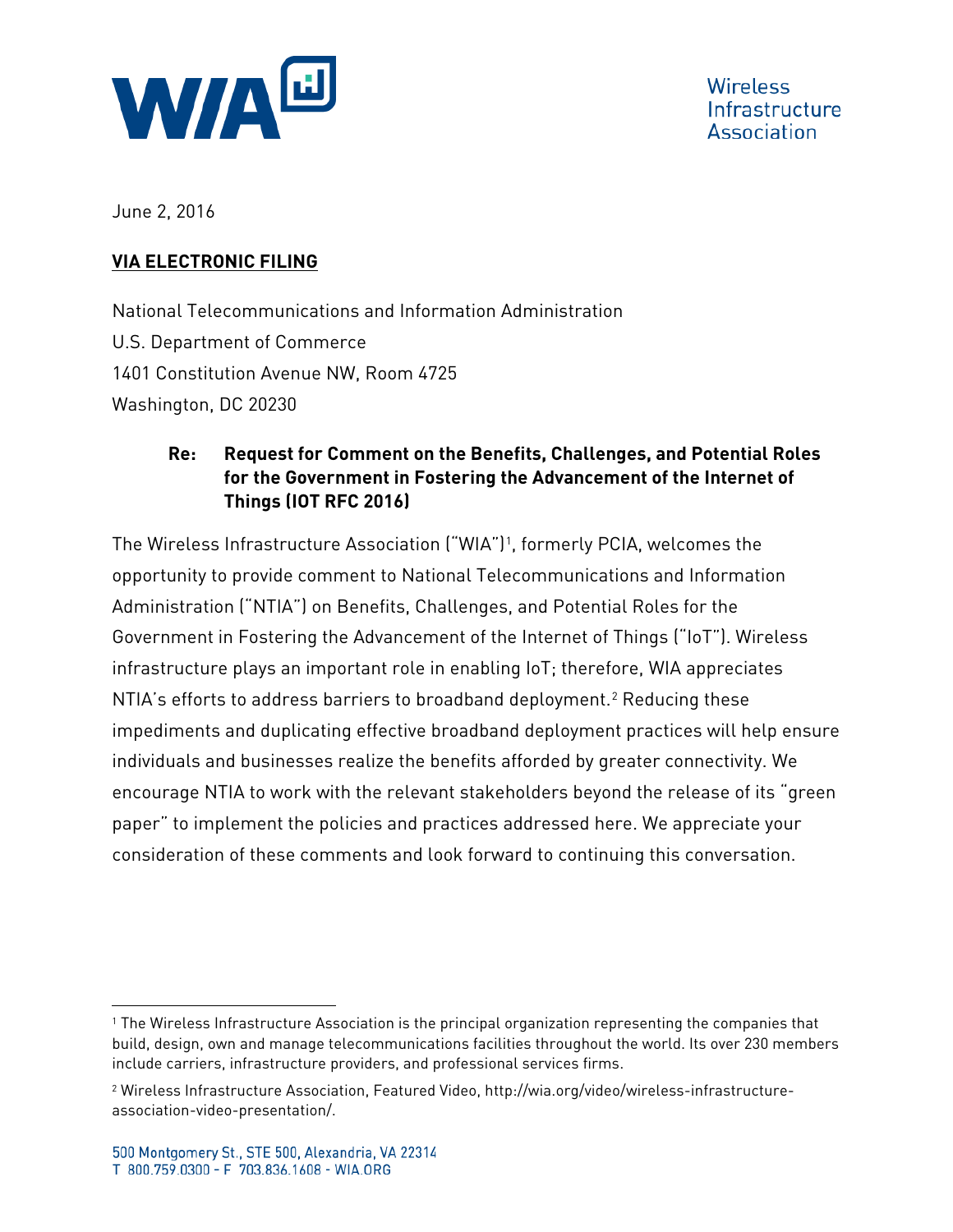#### **General**

**3. With respect to current or planned laws, regulations, and/or policies that apply to IoT:** 

**a. Are there examples that, in your view, foster IoT development and deployment, while also providing an appropriate level of protection to workers, consumers, patients, and/or other users of IoT technologies?** 

To ensure IoT technology is developed and deployed across the United States, laws, regulations, and policies must be in place that allow for streamlined deployment of wireless infrastructure. As our nation experiences an exponential increase in connected devices, industry must be afforded the ability to site more wireless infrastructure in a timely fashion to keep pace with increasing demands on the network. WIA has found that policies that promote (1) timely responses to siting applications; (2) long lease terms and renewal expectancy; (3) collocation of wireless infrastructure on existing support structures; (4) responsible access to rights-of-way, conduits, and poles; (5) reasonable and streamlined historic and environmental reviews; and (6) access to federal lands best incentivize the investment necessary to foster technological development and deployment.

Laws that require the timely review of wireless infrastructure siting applications—socalled application "shot clocks"—promote increased broadband deployment for IoT development. Efficient and timely application review process encourage the rapid infrastructure deployment necessary to meet the growing data demands advanced technologies place on existing networks. Additionally, given the extensive capital investment of long-lived assets required for the installation of wireless infrastructure, agreements that include long lease terms and renewal expectancy encourage the investment of infrastructure providers and manufacturers and incentivize increased deployment.

WIA has also found that streamlined wireless facility siting review processes that encourage collocation of equipment on existing support structures lead to increased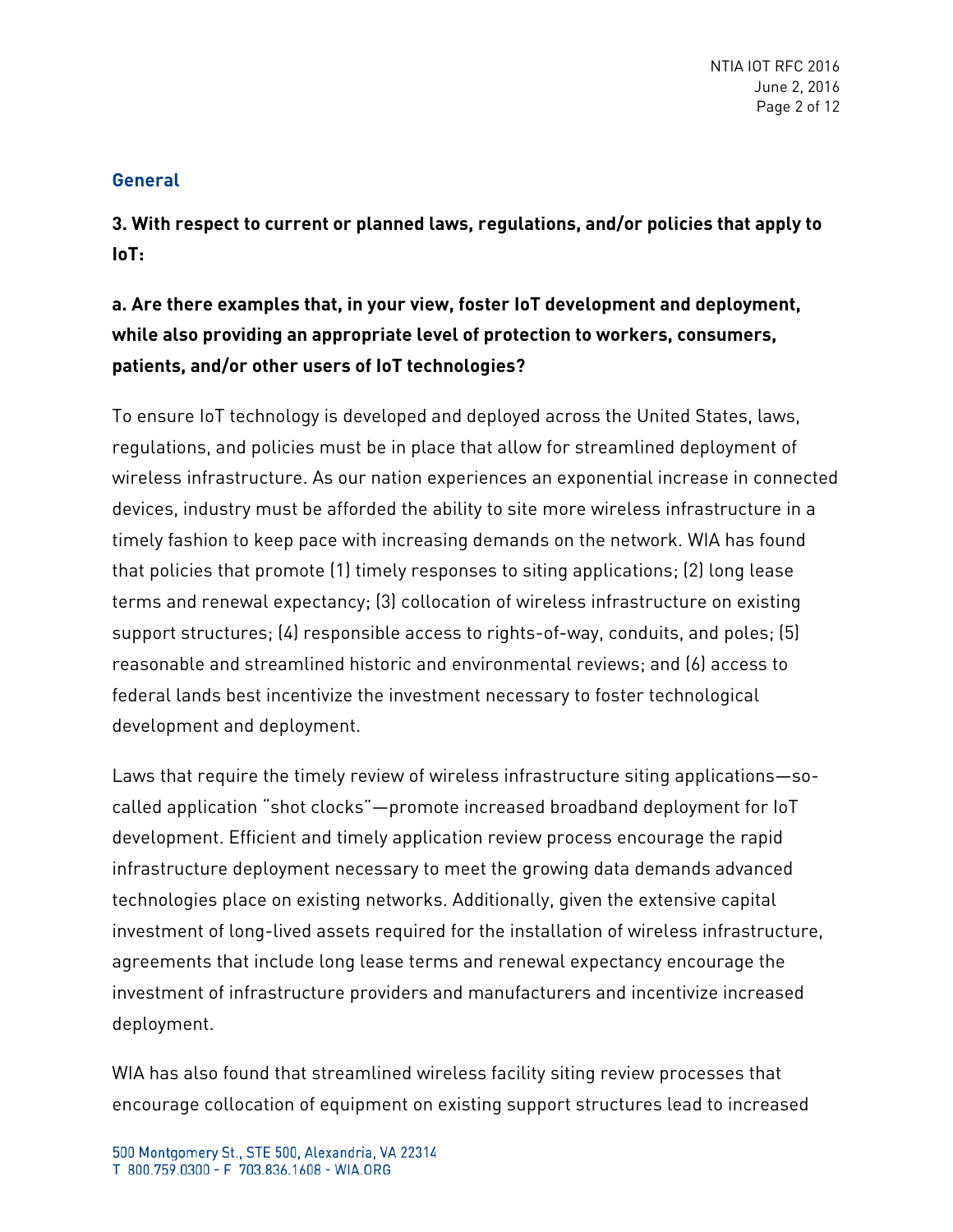wireless broadband deployment. Collocation has been the preferred deployment strategy for providers for a number of reasons. Collocation maximizes the use of existing facilities, reducing visual clutter and minimizing communities' aesthetic concerns. Collocation is the expressed preference of communities throughout the country and has been supported in federal law,[3](#page-2-0) Federal Communications Commission ("FCC") policy and regulation,<sup>[4](#page-2-1)</sup> and relevant historic preservation and environmental protection principles.<sup>[5](#page-2-2)</sup> Moreover, collocation enhances competition in the wireless industry by lowering a significant barrier to entry for new mobile wireless service providers and other tenants.

Jurisdictions also foster IoT development and deployment when offering a process for responsible and safe utilization of a jurisdiction's rights-of-way is offered for the deployment of small cell and distributed antenna system ("DAS") facilities. Small wireless facilities can assist in meeting capacity needs to provide short-range coverage, which IoT devices require.<sup>[6](#page-2-3)</sup>

Additionally, policies that streamline historic and environmental review of wireless facility siting foster IoT development and deployment. WIA supports the FCC's efforts to

<span id="page-2-0"></span><sup>3</sup> See Middle Class Tax Relief and Job Creation Act of 2012 § 6409(a), 112 Pub. L. 96, 126 Stat. 232, codified at 47 U.S.C. § 1455(a) (mandating approval for the collocation, modification, or removal of transmission equipment on an existing tower or base station that does not substantially change the physical dimensions of the facility). Section 6409(a) encourages collocation on existing facilities by removing additional rounds of burdensome zoning review for minor changes.

<span id="page-2-1"></span><sup>&</sup>lt;sup>4</sup> See, e.g., Federal Communications Commission, Acceleration of Broadband Deployment by Improving Wireless Facilities Siting Policies, Report and Order, 29 FCC Rcd 12865, 1 1 (2014) ("[O]ur actions are intended to encourage deployments on existing towers and structures—rather than entirely new towers in recognition that collocations almost always result in less impact or no impact at all.").

<span id="page-2-2"></span><sup>&</sup>lt;sup>5</sup> See Nationwide Programmatic Agreement for Collocation of Wireless Antennas, codified at 47 C.F.R. Part 1, Appendix B. See also Wireless Telecommunications Bureau Seeks Comment on Proposed Amended Nationwide Programmatic Agreement for the Collocation of Wireless Antennas, Public Notice, WT Docket No. 15-180, DA 16-519 (rel. May 12, 2016) (incentivizing collocation by providing higher volumetric limits for deployments capable of hosting multiple providers).

<span id="page-2-3"></span><sup>6</sup> See In the Matter of Use of Spectrum Bands Above 24 GHz for Mobile Radio Services, GN Docket No. 14- 177, Notice of Proposed Rulemaking, FCC 15-138 (rel. Oct. 23, 2015) at 11 99-100 ("Above 24 GHz NPRM").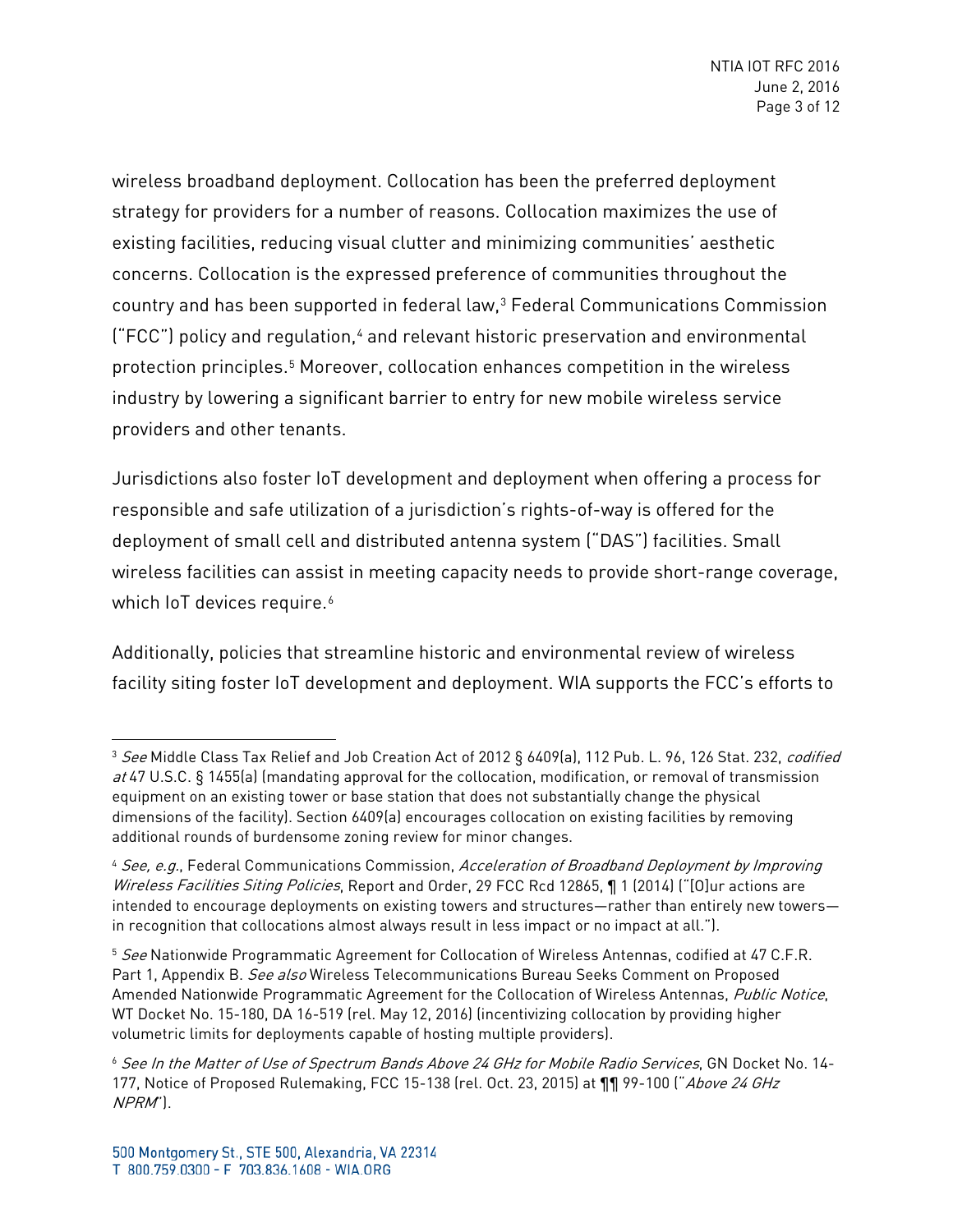exclude wireless infrastructure that minimally impacts historic properties from historic review.

Lastly, current efforts to increase access to federal lands and properties for wireless infrastructure siting will enable IoT. The federal government owns or administers nearly thirty percent of all land in the United States, including thousands of buildings, and funds state and local transportation infrastructure. WIA applauds recent policies that attempt to standardize siting applications and shorten the review time of applications submitted to certain federal agencies. Nevertheless, more needs to be done to better serve the demands the exponentially growing IoT market places on networks and the underlying infrastructure.

## **b. Are there examples that, in your view, unnecessarily inhibit IoT development and deployment?**

Policies that unnecessarily burden the deployment of wireless infrastructure will, as a result, inhibit IoT development and deployment. Such examples include time-limited zoning or use permits; delayed, and otherwise burdensome, local and federal siting practices; and tribal review fees that are disproportionate with the reviews performed.

Another example of regulations that inhibit IoT are rules that authorize or require the issuance of zoning or use permits for wireless facilities that expire after a period of years. WIA discourages the use of time-limited zoning or use permits because they undermine the viability of capital investment in wireless infrastructure and could reduce service coverage and reliability. Time-limited permits jeopardize infrastructure investment dollars by failing to provide the required certainty that these sites will remain in place beyond a short time frame. Furthermore, these permits make new and existing wireless sites—and the communications networks they underpin—more vulnerable to decommissioning or removal and may result in service interruptions for consumers and businesses. Certainty and continuity of service are necessary to support IoT services.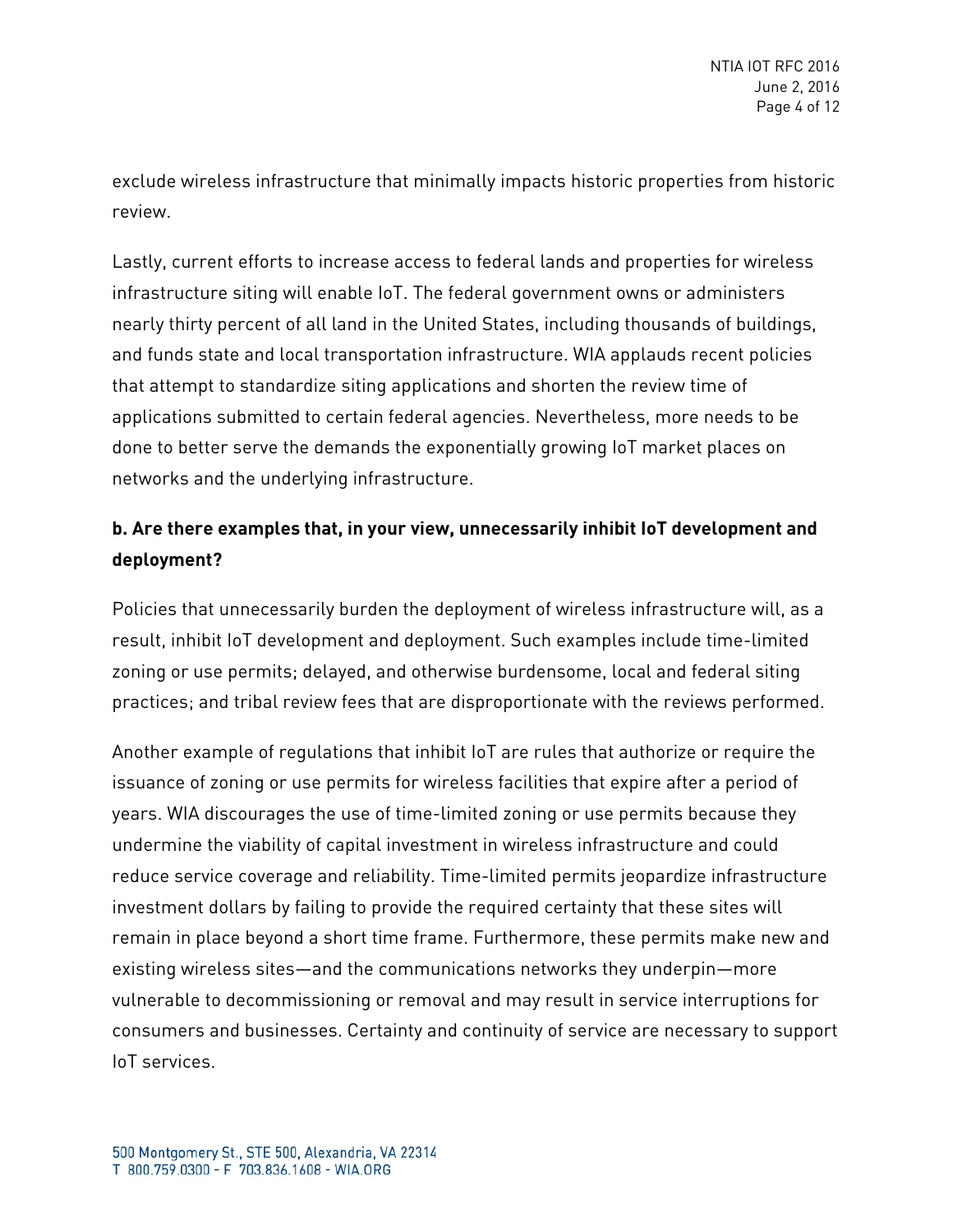These barriers to wireless infrastructure siting have the effect of stifling the investment necessary to build out the networks that support IoT. We encourage NTIA to use its expertise to inform the deliberations of other government entities that impact the development and deployment of  $10T$ .<sup>[7](#page-4-0)</sup>

### **Technology**

**The Department recognizes that technology is "at the heart of IoT and its applications." It emphasizes the importance of identifying technological hurdles and how the government can mitigate these challenges. (p. 19958)** 

**6. What technological issues may hinder the development of IoT, if any?** 

- **a. Examples of possible technical issues could include:** 
	- **i. Interoperability**
	- **ii. Insufficient/contradictory/proprietary standards/platforms**
	- **iii. Spectrum availability and potential congestion/interference**
	- **iv. Availability of network infrastructure**
	- **v. v. Other.**
- **b. What can the government do, if anything, to help mitigate these technical issues? Where may government/private sector partnership be beneficial?**

Availability of network infrastructure is integral to the development of IoT. Spectrum is a finite resource and the licensing process is not expedient. In addition to finding innovative ways to make additional spectrum available for expanded uses, government should prioritize reducing barriers to siting the infrastructure that will support new spectrum bands to power these ubiquitous networks. Industry will continue to develop technologies that improve spectral efficiencies and provide innovative broadband infrastructure solutions to handle the exponential growth in data demand.

l

<span id="page-4-0"></span> $^7$  See, e.g., Latta and Welch Launch Bipartisan Internet of Things Working Group, U.S. HOUSE ENERGY & COMMERCE COMM. (Mar. 24, 2016), https://energycommerce.house.gov/news-center/press-releases/lattaand-welch-launch-bipartisan-internet-things-working-group.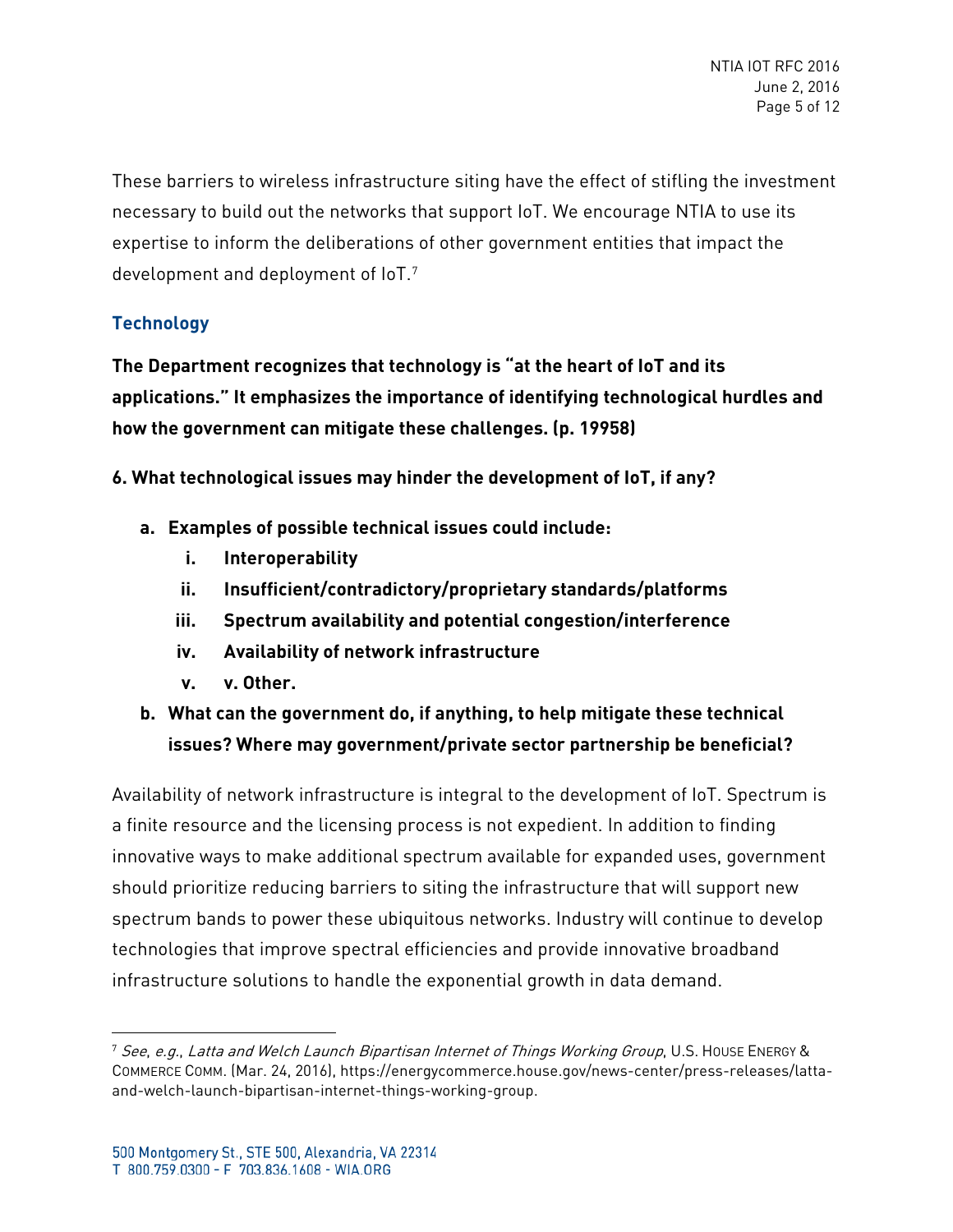Coverage and capacity are both important to ensure there are sufficient and highquality signals for IoT devices to communicate. To meet our nation's coverage and capacity needs, both macro towers and small facilities must be sited. Advances in technologies, such as small cells, provide solutions will be integral to our nation's 5G and IoT development. While the small cell market is worth \$1 billion annually,<sup>[8](#page-5-0)</sup> analysts and equipment manufacturers have reported slower than anticipated purchase and use of small cells.<sup>[9](#page-5-1)</sup> Some point to regulatory uncertainty as a hindrance to increased investment in the technology. With network densification a priority for wireless service providers,<sup>[10](#page-5-2)</sup> it is imperative that government regulations make it easier to responsibly site small cells. Access to cloud-based services, smart homes, and other IoT applications requires an always-on, always-present connection. As these devices come to market, wireless providers will need to continue investing in the expansion of wireless capacity to support these additional connections.

#### **Infrastructure**

 $\overline{a}$ 

**Infrastructure investment, innovation, and resiliency will further rapid growth of IoT.** 

# **8. How will IoT place demands on existing infrastructure architectures, business models, or stability?**

Wireless infrastructure needs to be expanded and reinforced to support the growth in coverage and capacity. One deployment solution is DAS, a widely used technology inside medium to large venues and in targeted outdoor areas. With the increasing demand for data usage with IoT, especially in high-traffic areas where consumers congregate, like

<span id="page-5-0"></span><sup>8</sup> Small Cell Market Work \$1B, CTIA (Mar. 3, 2016), http://www.ctia.org/resource-library/facts-andinfographics/archive/small-cell-market, *citing* MARKET STATUS STATISTICS FEB 2016 - MOBILE EXPERTS, SMALL CELL FORUM (Feb. 2016), http://scf.io/en/documents/050 - Market\_status\_report\_Feb\_2016\_-Mobile Experts.php.

<span id="page-5-1"></span><sup>&</sup>lt;sup>9</sup> Jeff Moore, Analysts: Small cell growth declines in 2015, FIERCE INSTALLER (Jun. 12, 2015), http://www.fierceinstaller.com/story/analysts-small-cell-deployments-decline-2015/2015-06-12.

<span id="page-5-2"></span><sup>&</sup>lt;sup>10</sup> Don Bishop, *Why the Tower Business could see a Growth Uptrend*, AGL MAGAZINE 58-59 (Mar. 2016), available at

http://www.mydigitalpublication.com/publication/?i=300498&p=58#{"page":58,"issue\_id":300498}.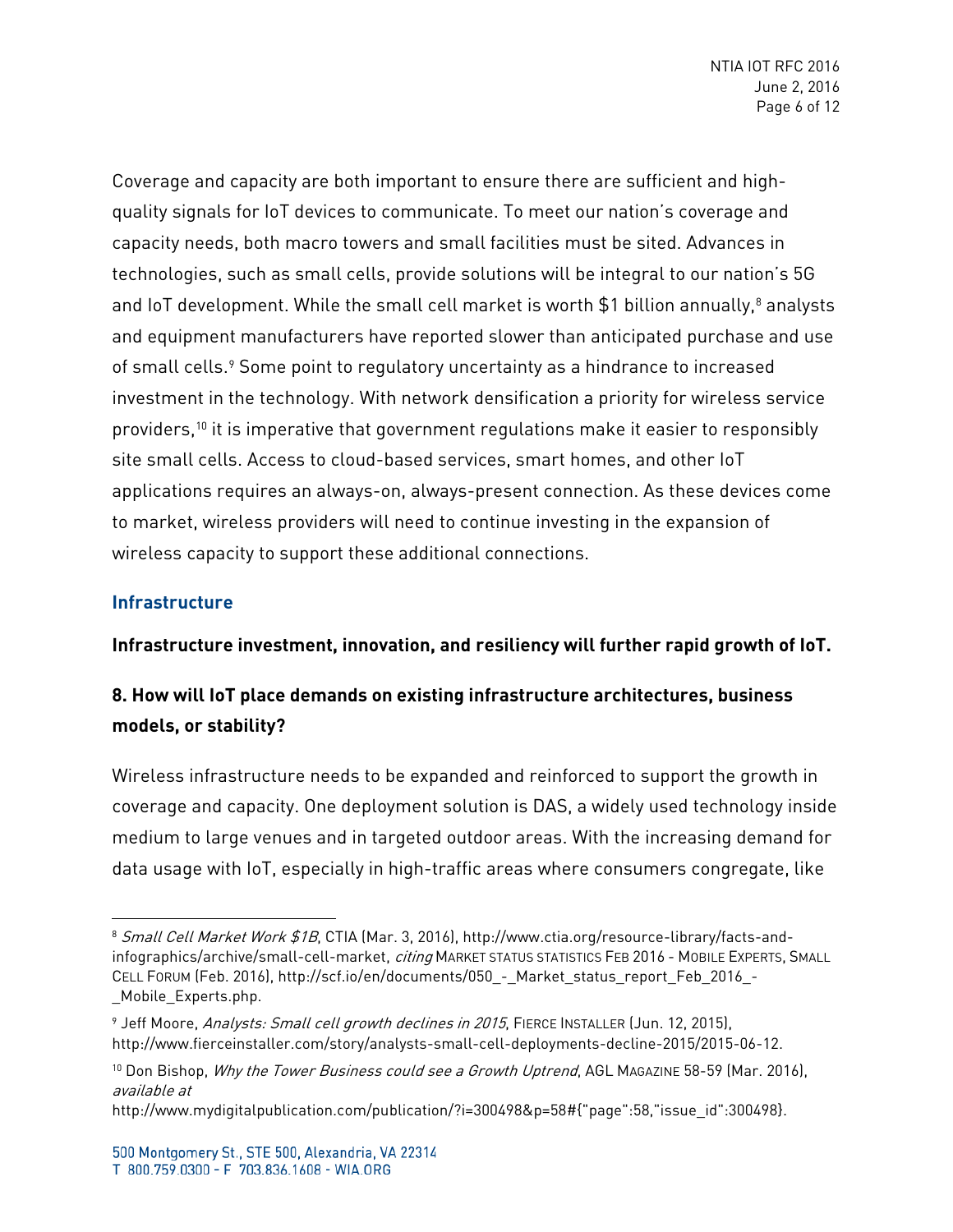stadiums, hospitals, and shopping malls, we expect additional venues will seek to enhance wireless coverage using systems like DAS. DAS deployments enable IoT enhancements such as new connected devices to maximize workforce efficiency at stadiums (connected trash cans to notify staff when full); connected medical devices in hospitals; smart city technology (connected traffic lights and parking meters); and smart buildings that incorporate a number of IoT solutions (connected thermostats, appliances, and business equipment).

## **9. Are there ways to prepare for or minimize IoT disruptions in these infrastructures? How are these infrastructures planning and evolving to meet the demands of IoT?**

We are seeing the densification of networks through the siting of small wireless facilities. Studies show that small cells are important to the densification of networks and "can support next-generation 5G wireless technologies, delivering faster speeds, providing higher device density, enabling massive connectivity for billions of sensors, wearables, and devices, and unlocking new services and applications."[11](#page-6-0) Those currently testing 5G technology envision it will enable application and industry innovation in the areas of healthcare, home and office automation, wearables, autonomous driving cars, and other IoT applications.[12](#page-6-1) These technologies will require the deployment of robust wireless infrastructure networks providing the foundation necessary for broadband-connected services.

# **10. What role might the government play in bolstering and protecting the availability and resiliency of these infrastructures to support IoT?**

<span id="page-6-0"></span><sup>11</sup> Thomas K. Sawanobori, THE NEXT GENERATION OF WIRELESS: 5G LEADERSHIP IN THE U.S., CTIA (Feb. 9, 2016), available at http://www.ctia.org/docs/default-source/default-document-library/5q\_whitepaper-web.pdf.

<span id="page-6-1"></span><sup>&</sup>lt;sup>12</sup> Above 24 GHz NPRM at ¶ 6; Comments of Nokia (D/B/A Nokia Solutions and Networks US LLC) on Use of Spectrum Bands Above 24 GHz for Mobile Radio Services, GN. Docket No. 14-177 (filed Jan. 15, 2015) at 4: Comments of Qualcomm on Use of Spectrum Bands Above 24 GHz for Mobile Radio Services, GN. Docket No. 14-177 (filed Jan. 15, 2015) at 7; 5G Vision, SAMSUNG (Feb. 2015), available at http://www.samsung.com/global/business-images/insights/2015/Samsung-5G-Vision-0.pdf.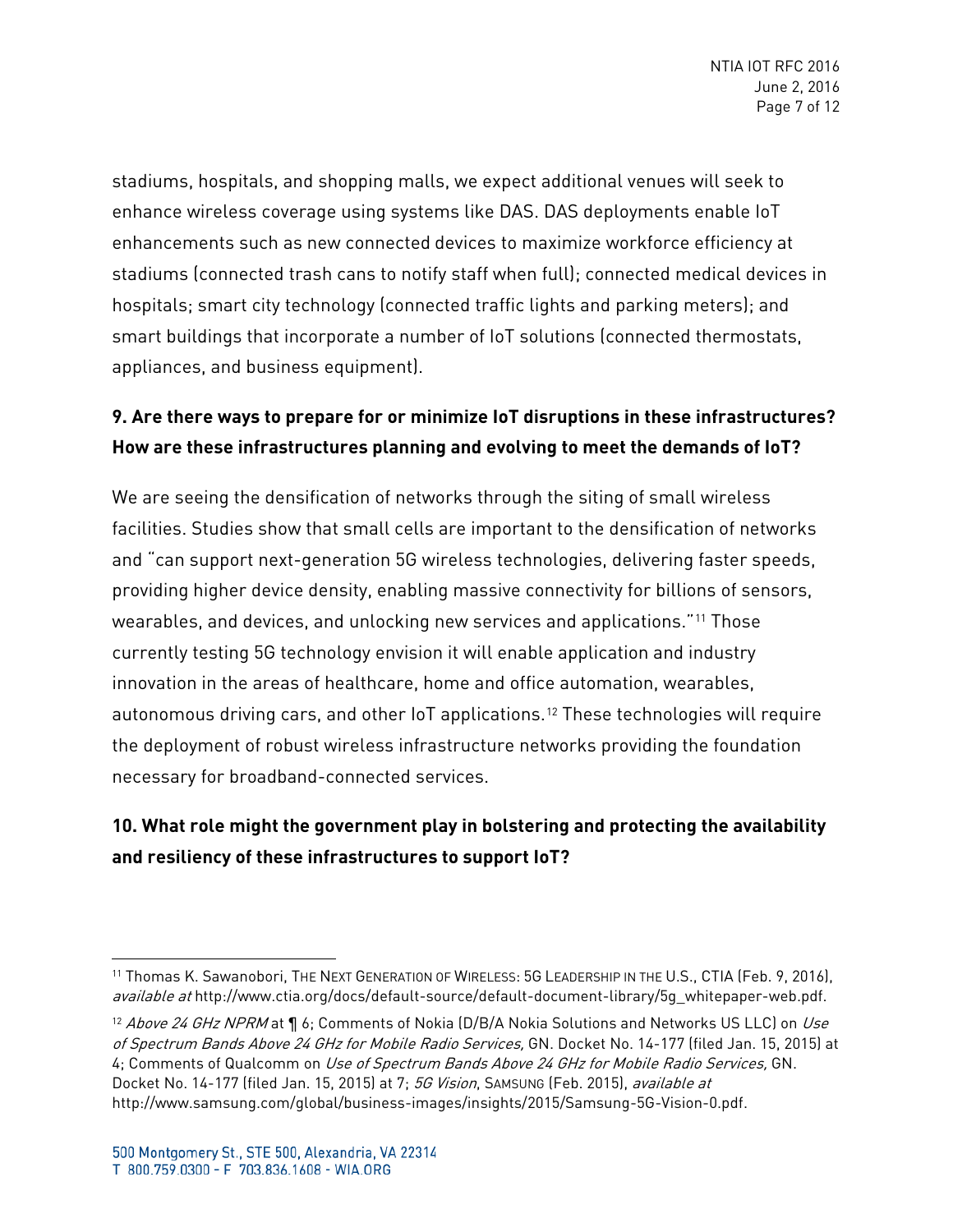Installing new infrastructure requires many steps to gain approval and can be a tedious process. The government should implement policies that enhance the availability of infrastructure by streamlining the siting process as discussed above in greater detail.

Industry recognizes the importance of reliable networks and continuously works to ensure wireless infrastructure is resilient. WIA supports the recent Wireless Network Resiliency Cooperative Framework ("Framework") developed by wireless carriers AT&T, Sprint, T-Mobile, U.S. Cellular, and Verizon as well as CTIA, as detailed in a Public Notice from the FCC's Public Safety and Homeland Security Bureau.[13](#page-7-0) WIA believes the Framework's consensus-based approach will help ensure continuity of service for our nation's wireless networks, which will support IoT.

#### **Economy**

l

**As IoT has already enabled technological development and innovation, the Department seeks comment on potential economic implications of IoT and how to quantify that impact.** 

**14. What impact (positive or negative) might the growth of IoT have on the U.S. workforce? What are the potential benefits of IoT for employees and/or employers? What role or actions should the government take in response to workforce challenges raised by IoT, if any?** 

Investment in wireless infrastructure yields dividends for the United States economy as a whole, spurring jobs and economic growth and enabling innovation in burgeoning sectors, like the application economy, and the technology sector as a whole. A WIAcommissioned study indicates projected wireless infrastructure investment of \$34 to 36

<span id="page-7-0"></span><sup>&</sup>lt;sup>13</sup> Public Safety and Homeland Security Bureau Seeks Comment on Wireless Carriers' Proposal to Increase Resiliency and Enhance Information Sharing During Disasters, Public Notice, PS Docket Nos. 13-239, 11-60, DA 16-463 (rel. Apr. 28, 2016). See Letter of the Wireless Infrastructure Association on Public Safety and Homeland Security Bureau Seeks Comment on Wireless Carriers' Proposal to Increase Resiliency and Enhance Information Sharing During Disasters, PS Docket Nos. 13-239, 11-60 (filed May 31, 2016).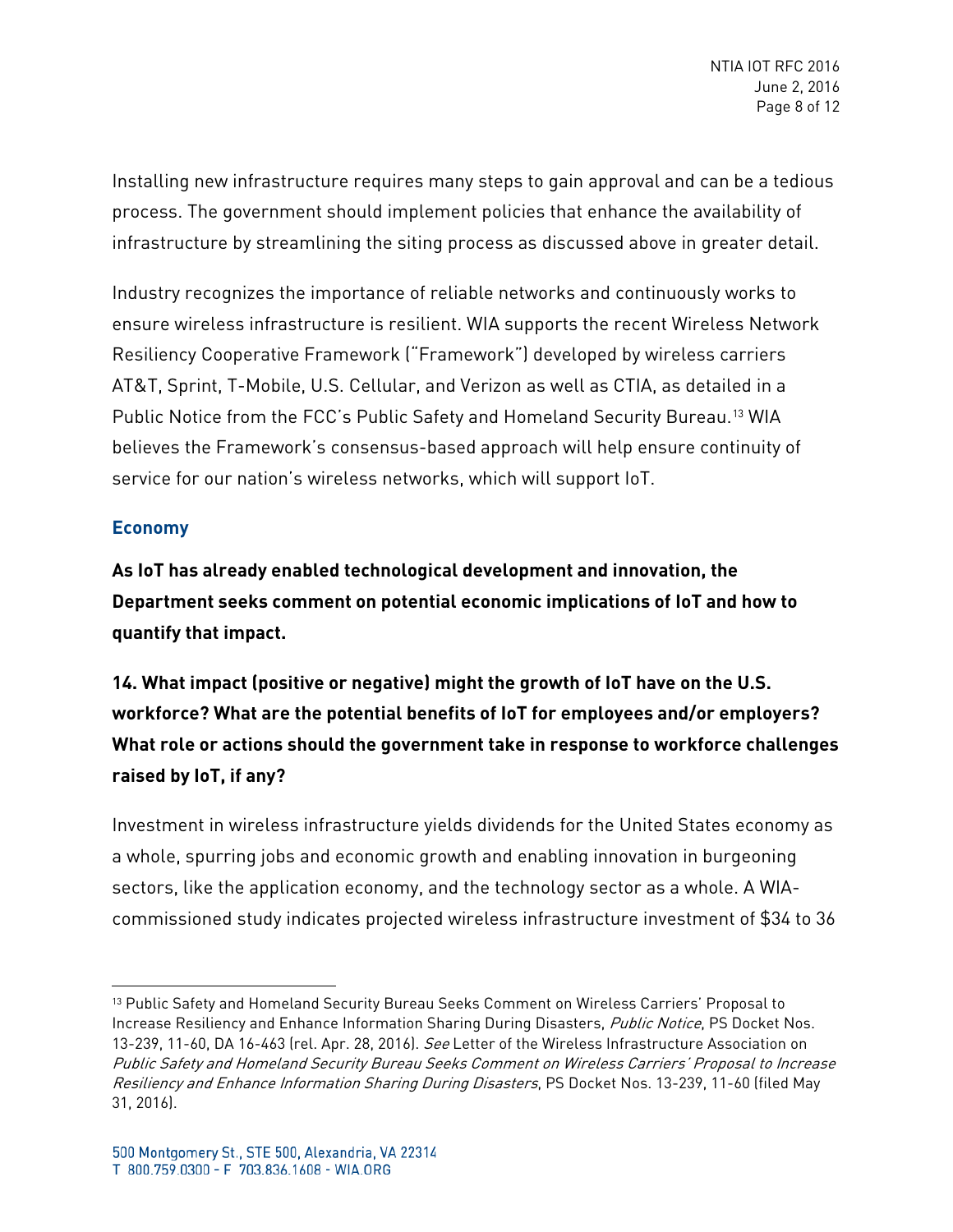billion per year over a five-year period through 2017 would yield \$1.2 trillion in economic development and 1.3 million net new jobs.[14](#page-8-0) Wireless network providers have invested \$260 billion in mobile infrastructure in the last decade.[15](#page-8-1) Another analyst report estimates that mobile's contribution to United States gross domestic product will reach 5% by 2020.<sup>[16](#page-8-2)</sup> The entire wireless industry supplies over 4.6 million jobs.<sup>[17](#page-8-3)</sup> One study shows that the number of occupations that depended on wireless industry in 2011 was 2,523,579 and 4,688,119 in 2014.[18](#page-8-4)

The development of IoT contributes greatly to the increased economic growth through wireless infrastructure and the wireless sector. A recent Verizon study found the following IoT network connection growth from 2014 to 2015[19:](#page-8-5)

- Healthcare: 26% increase
- Home monitoring: 50% increase
- Energy/Utilities: 58% increase
- Smart cities: 43% increase

<span id="page-8-4"></span> $18$  *Id.* at 22.

<span id="page-8-0"></span><sup>&</sup>lt;sup>14</sup> ALAN PEARCE ET AL., WIRELESS BROADBAND INFRASTRUCTURE: A CATALYST FOR GDP AND JOB GROWTH 2013-2017 (Sept. 2013), available at http://www.pcia.com/images/IAE\_Infrastructure\_and\_Economy2.PDF ("PEARCE STUDY").

<span id="page-8-1"></span><sup>&</sup>lt;sup>15</sup> Jim Kohlenberger, MOBILIZING AMERICA: ACCELERATING NEXT GENERATION WIRELESS OPPORTUNITIES EVERYWHERE, MOBILE FUTURE 6 (Sep. 2015), available at http://mobilefuture.org/wpcontent/uploads/2015/09/5G-Paper-1.pdf.

<span id="page-8-2"></span><sup>16</sup> JULIO BEZERRA ET AL., THE MOBILE REVOLUTION: HOW MOBILE TECHNOLOGIES DRIVE A TRILLION-DOLLAR IMPACT, BCG PERSPECTIVES CH. 3 (2015), available at

https://www.bcgperspectives.com/content/articles/telecommunications\_technology\_business\_transform ation mobile revolution/?chapter=3#chapter3 section2.

<span id="page-8-3"></span><sup>17</sup> Roger Entner, THE WIRELESS INDUSTRY: REVISITING SPECTRUM, THE ESSENTIAL ENGINE OF US ECONOMIC GROWTH, RECON ANALYTICS 18 (Apr. 2016), available at http://www.ctia.org/docs/default-source/default-documentlibrary/entner-revisiting-spectrum-final.pdf.

<span id="page-8-5"></span><sup>&</sup>lt;sup>19</sup> STATE OF THE MARKET: INTERNET OF THINGS, VERIZON 3 (2016), *available at* http://www.verizonenterprise.com/verizon-insights/state-of-market-internet-of-things/2016/.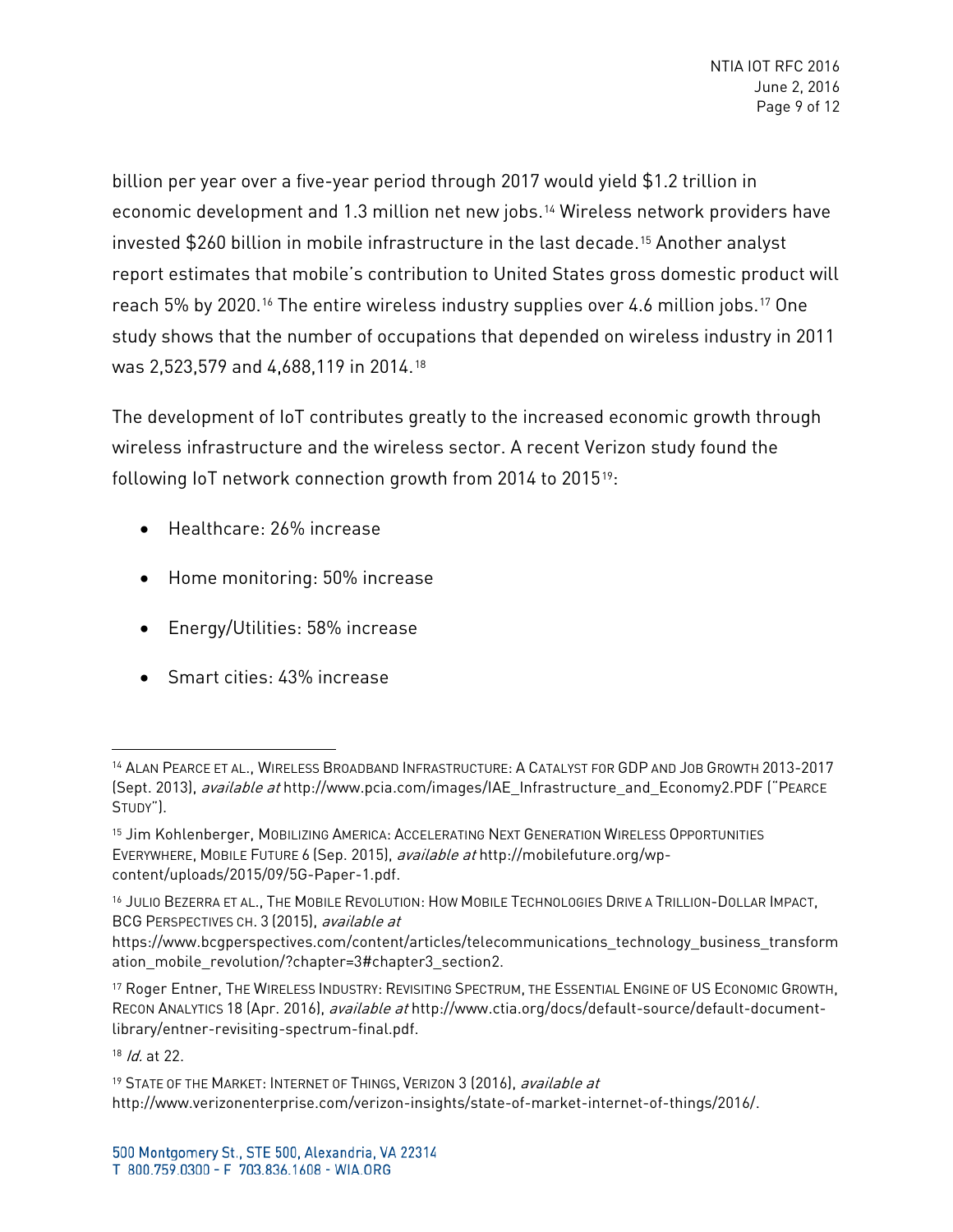- Agriculture: 33% increase
- Transportation/Distribution: 49% increase

Investment in wireless infrastructure powers not only numerous direct effects—better, faster wireless service and additional telecommunications jobs—but also propels other positive, indirect effects, such as improving efficiency and enhancing productivity of existing businesses and enabling new businesses to provide novel, innovative services.<sup>[20](#page-9-0)</sup>

This expansion of wireless infrastructure deployment drives a need for increased training and education on proper infrastructure siting techniques. WIA supports collaboration between industry and government agencies, such as the Department of Labor, to execute programs that educate and train the wireless workforce on the deployment of new technologies that support IoT.<sup>[21](#page-9-1)</sup> WIA also encourages the development of initiatives that focus on increasing interest in infrastructure technology fields.

### **International Engagement**

**The Department seeks input on how to monitor and engage in international fora to foster the growth and development of the digital economy.** 

## **23. Are there policies that the government should seek to promote with international partners that would be helpful in the IoT context?**

When the government is engaging international partners on telecommunications and new technology topics, it should remind regulators in other countries of the importance of reducing barriers to wireless infrastructure deployment. Infrastructure siting often takes a backseat in these discussions, yet industry faces similar, and sometimes more challenging, hurdles when trying to site wireless facilities in various countries. The U.S.

<span id="page-9-0"></span><sup>&</sup>lt;sup>20</sup> See PEARCE STUDY at 2.

<span id="page-9-1"></span><sup>&</sup>lt;sup>21</sup> Building the Wireless Workforce of the Future, Wireless Infrastructure Association, <http://wia.org/industry-initiatives/education/> (last visited Jun. 2, 2016).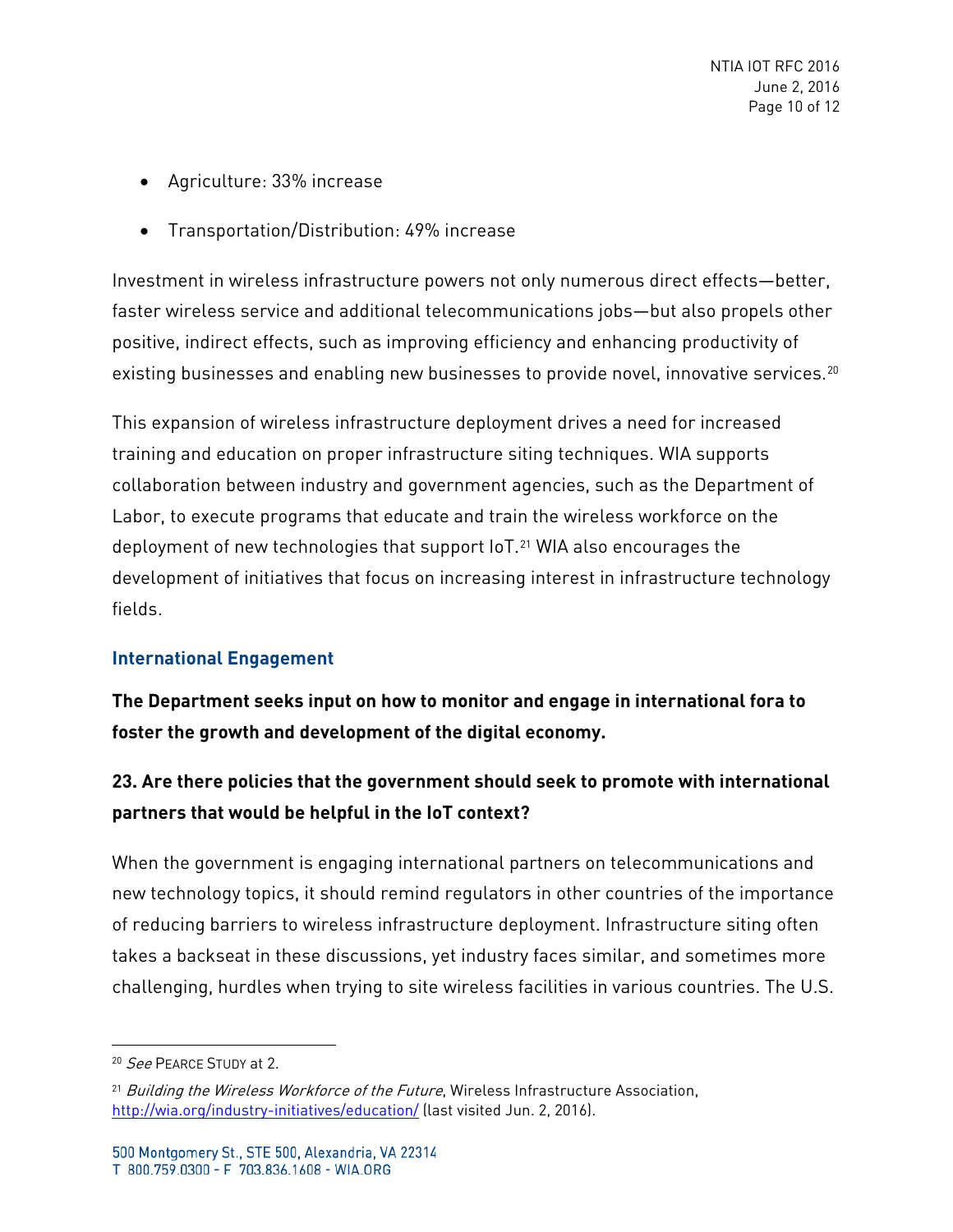government should encourage other governments to streamline their broadband infrastructure siting processes. Reducing these barriers will promote increased investment in building the networks that will allow continued development and deployment of IoT globally. Global harmonization increases investment from companies that have international businesses and wish to scale.

### **Additional Issues**

# **25. Are there IoT policy areas that could be appropriate for multistakeholder engagement, similar to the NTIA-run processes on privacy and cybersecurity?**

Wireless infrastructure deployment requires collaboration amongst multiple stakeholders. Federal, state, and local governments; Tribes; and various industry components (infrastructure providers, carriers, equipment manufacturers) all play an integral role in ensuring that wireless networks are built and designed as necessary to provide wireless services and capabilities. As such, WIA encourages NTIA to explore platforms for multistakeholder engagement to promote the streamlining of broadband infrastructure siting, which will support IoT.

# **27. How should government and the private sector collaborate to ensure that infrastructure, policy, technology, and investment are working together to best fuel IoT growth and development?**

The government and the private sector should be careful to recognize that infrastructure, policy, technology, and investment are intertwined and must all function effectively to best fuel IoT growth and development. Policies have the ability to encourage or discourage private investment in infrastructure and technological innovation. Likewise, technological advancement has the ability to shape new policies. We encourage both the government and the private sector to be transparent in their respective developments. Such collaborations between industry and government entities create an environment for innovative solutions to achieve the common goal of efficient and effective broadband deployment. WIA encourages government entities to